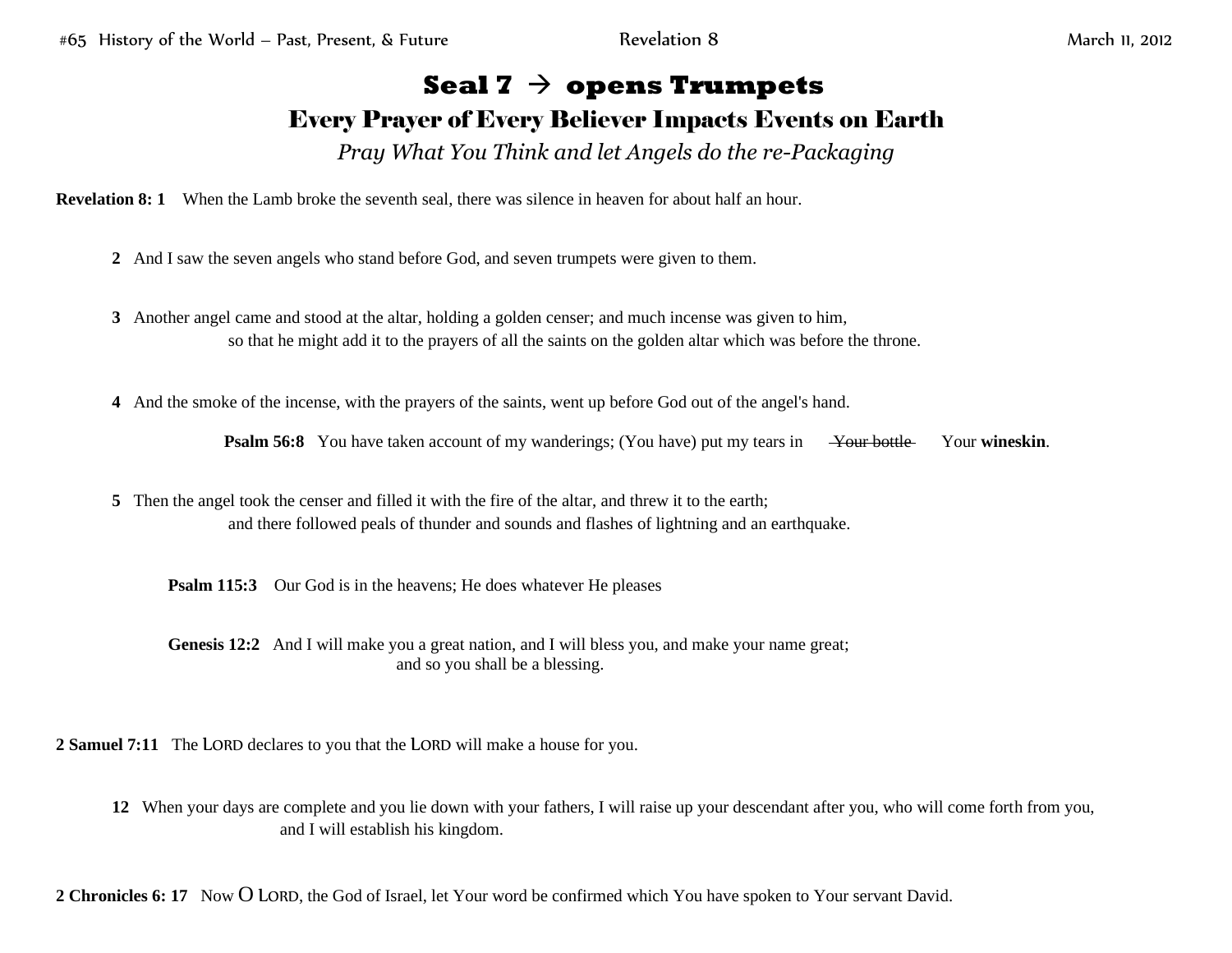## **Luke 1:38** May it be done to me according to your word

**2 Peter 3:9** The Lord is … not wishing for any to perish but for all to come to repentance.

Acts 16: 31 Believe in **Trust in** the Lord Jesus, and you will be saved

**Colossians 1:9** We have not ceased to pray for you and to ask that you may be filled with the knowledge of His will in all spiritual wisdom and understanding

**Exodus 32: 9** The LORD said to Moses, "I have seen this people, and behold and look, they are an obstinate people.

- **10** "Now then let Me alone, that My anger may burn against them and that I may destroy them; and I will make of you a great nation."
- **13** "Remember Abraham, Isaac, and Israel, Your servants to whom You swore by Yourself

**14** So the LORD changed His mind about the harm which He said He would do to His people.

**Psalm 109: 9** Let his children be fatherless and his wife a widow.

- **10** Let his children wander about and beg;
- **12** Let there be none to extend lovingkindness to him, nor any to be gracious to his fatherless children.
- **29** Let my accusers be clothed with dishonor, and let them cover themselves with their own shame as with a robe.

**Psalm 119: 83** I have become like a wineskin in the smoke

**Revelation 22: 20** He who testifies to these things says, "Yes, I am coming quickly." Amen. Come, Lord Jesus.

**2 Peter 3:12** looking for and hastening the coming of the day of God